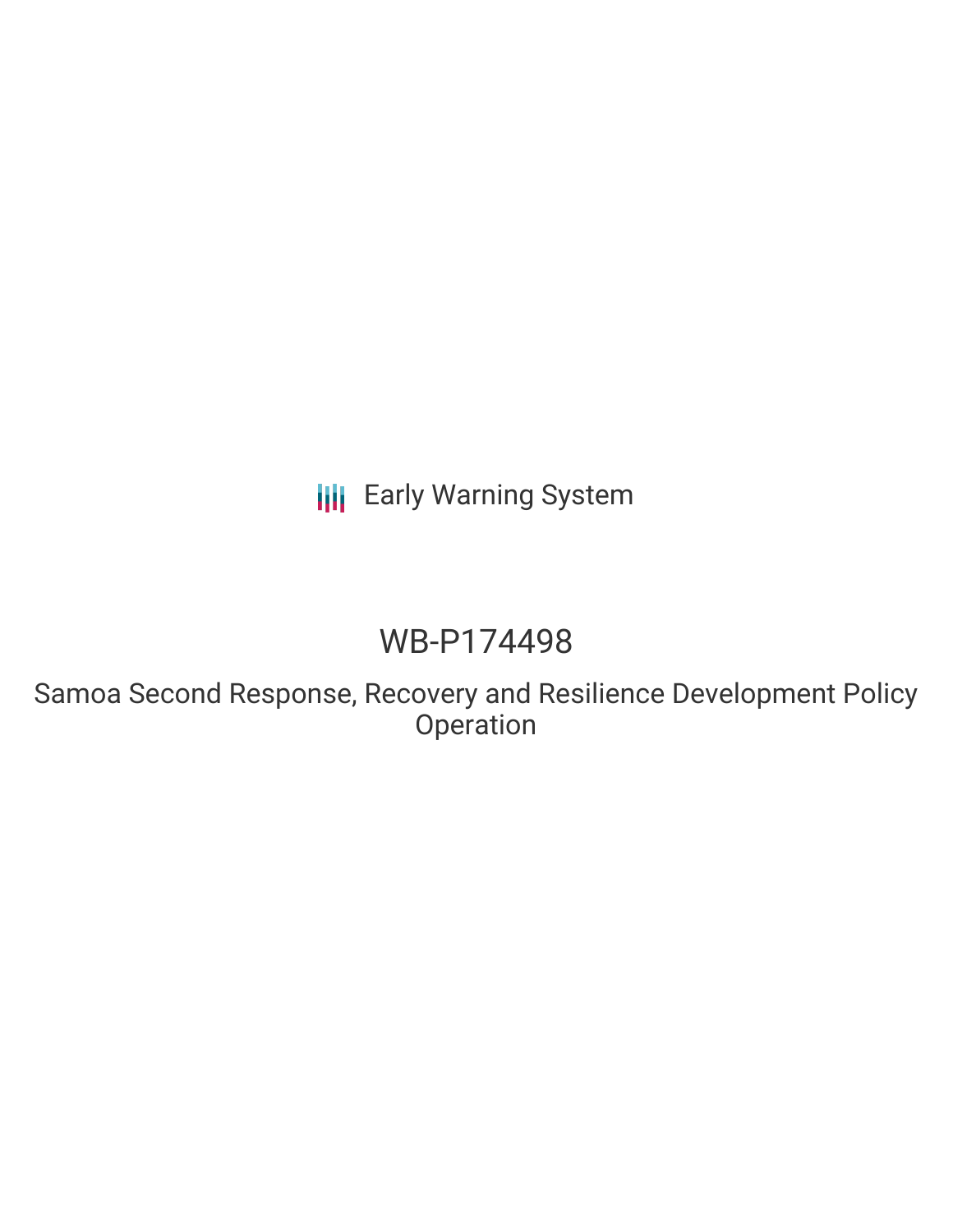

### **Quick Facts**

| <b>Countries</b>               | Samoa                                     |
|--------------------------------|-------------------------------------------|
| <b>Financial Institutions</b>  | World Bank (WB)                           |
| <b>Status</b>                  | Proposed                                  |
| <b>Bank Risk Rating</b>        | U                                         |
| <b>Voting Date</b>             | 2022-06-10                                |
| <b>Borrower</b>                | Government of Samoa                       |
| <b>Sectors</b>                 | Law and Government, Technical Cooperation |
| <b>Investment Type(s)</b>      | Loan                                      |
| <b>Investment Amount (USD)</b> | \$14.00 million                           |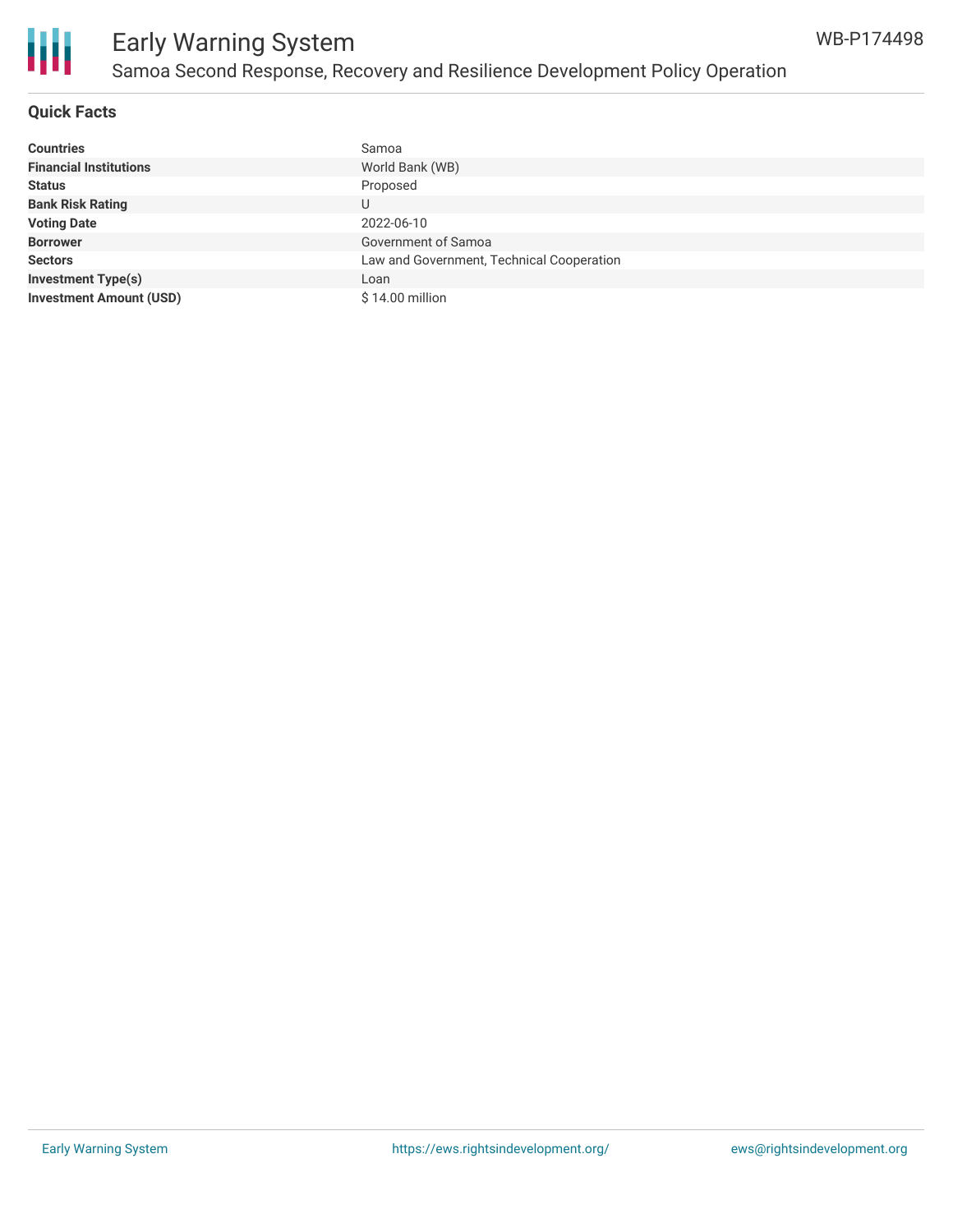

## **Project Description**

According to the bank's website, the project aims are "to: (i) promote an inclusive economic recovery; (ii) strengthen macrofiscal resilience; and (iii) enhance climate, disaster and social resilience."

No further information available at a time of disclosure.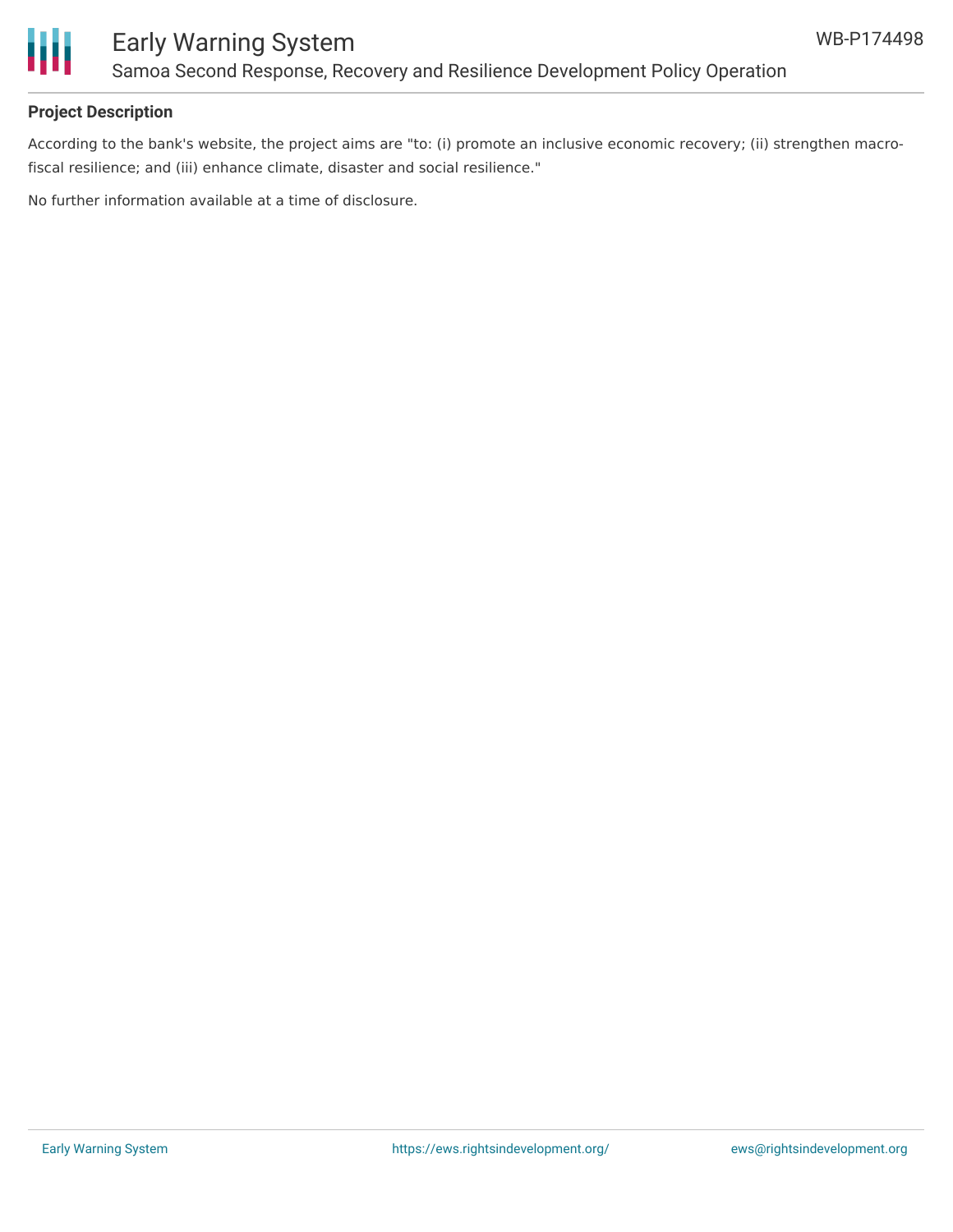

## Early Warning System Samoa Second Response, Recovery and Resilience Development Policy Operation

## **Investment Description**

World Bank (WB)